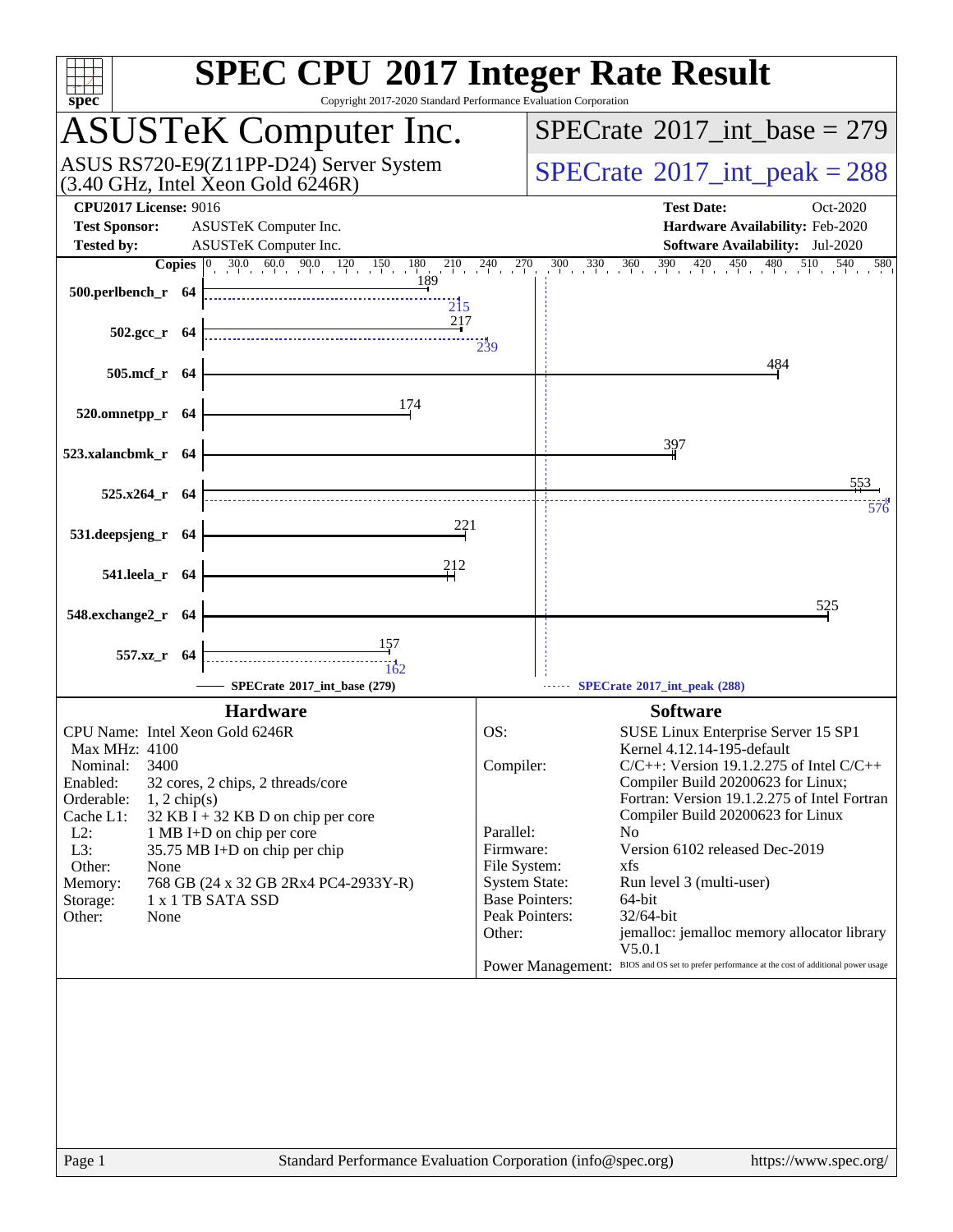

Copyright 2017-2020 Standard Performance Evaluation Corporation

# ASUSTeK Computer Inc.

ASUS RS720-E9(Z11PP-D24) Server System  $(3.40 \text{ GHz}, \text{ Intel Xeon Gold } 6246\text{R})$   $\big| \text{ SPECrate}^{\circledR} 2017 \text{ int\_peak} = 288$  $\big| \text{ SPECrate}^{\circledR} 2017 \text{ int\_peak} = 288$  $\big| \text{ SPECrate}^{\circledR} 2017 \text{ int\_peak} = 288$ 

 $SPECTate$ <sup>®</sup>[2017\\_int\\_base =](http://www.spec.org/auto/cpu2017/Docs/result-fields.html#SPECrate2017intbase) 279

**[Test Sponsor:](http://www.spec.org/auto/cpu2017/Docs/result-fields.html#TestSponsor)** ASUSTeK Computer Inc. **[Hardware Availability:](http://www.spec.org/auto/cpu2017/Docs/result-fields.html#HardwareAvailability)** Feb-2020

**[CPU2017 License:](http://www.spec.org/auto/cpu2017/Docs/result-fields.html#CPU2017License)** 9016 **[Test Date:](http://www.spec.org/auto/cpu2017/Docs/result-fields.html#TestDate)** Oct-2020 **[Tested by:](http://www.spec.org/auto/cpu2017/Docs/result-fields.html#Testedby)** ASUSTeK Computer Inc. **[Software Availability:](http://www.spec.org/auto/cpu2017/Docs/result-fields.html#SoftwareAvailability)** Jul-2020

### **[Results Table](http://www.spec.org/auto/cpu2017/Docs/result-fields.html#ResultsTable)**

|                                            | <b>Base</b>   |                |       |                |       | <b>Peak</b>    |       |               |                |              |                |              |                |              |
|--------------------------------------------|---------------|----------------|-------|----------------|-------|----------------|-------|---------------|----------------|--------------|----------------|--------------|----------------|--------------|
| <b>Benchmark</b>                           | <b>Copies</b> | <b>Seconds</b> | Ratio | <b>Seconds</b> | Ratio | <b>Seconds</b> | Ratio | <b>Copies</b> | <b>Seconds</b> | <b>Ratio</b> | <b>Seconds</b> | <b>Ratio</b> | <b>Seconds</b> | <b>Ratio</b> |
| $500$ .perlbench r                         | 64            | 539            | 189   | 540            | 189   | 539            | 189   | 64            | 473            | 216          | 473            | 215          | 473            | 215          |
| $502.\text{gcc\_r}$                        | 64            | 418            | 217   | 417            | 217   | 420            | 216   | 64            | 379            | 239          | 381            | 238          | 379            | 239          |
| $505$ .mcf r                               | 64            | 214            | 483   | 214            | 484   | 214            | 484   | 64            | 214            | 483          | 214            | 484          | 214            | 484          |
| 520.omnetpp_r                              | 64            | 483            | 174   | 482            | 174   | 482            | 174   | 64            | 483            | 174          | 482            | 174          | 482            | 174          |
| 523.xalancbmk r                            | 64            | 170            | 397   | 170            | 397   | 171            | 395   | 64            | 170            | 397          | 170            | 397          | 171            | 395          |
| $525.x264$ r                               | 64            | 203            | 553   | 204            | 549   | 197            | 569   | 64            | 194            | 576          | 195            | 574          | 194            | 577          |
| 531.deepsjeng_r                            | 64            | 332            | 221   | 332            | 221   | 332            | 221   | 64            | 332            | 221          | 332            | 221          | 332            | 221          |
| 541.leela r                                | 64            | 516            | 206   | 501            | 212   | 501            | 212   | 64            | 516            | 206          | 501            | 212          | 501            | 212          |
| 548.exchange2_r                            | 64            | 319            | 525   | 319            | 525   | 319            | 525   | 64            | 319            | 525          | 319            | 525          | 319            | 525          |
| $557.xz$ r                                 | 64            | 442            | 156   | 441            | 157   | 440            | 157   | 64            | 427            | 162          | 427            | 162          | 426            | 162          |
| $SPECrate^{\circ}2017\_int\_base =$<br>279 |               |                |       |                |       |                |       |               |                |              |                |              |                |              |

**[SPECrate](http://www.spec.org/auto/cpu2017/Docs/result-fields.html#SPECrate2017intpeak)[2017\\_int\\_peak =](http://www.spec.org/auto/cpu2017/Docs/result-fields.html#SPECrate2017intpeak) 288**

Results appear in the [order in which they were run](http://www.spec.org/auto/cpu2017/Docs/result-fields.html#RunOrder). Bold underlined text [indicates a median measurement](http://www.spec.org/auto/cpu2017/Docs/result-fields.html#Median).

### **[Compiler Notes](http://www.spec.org/auto/cpu2017/Docs/result-fields.html#CompilerNotes)**

The inconsistent Compiler version information under Compiler Version section is due to a discrepancy in Intel Compiler. The correct version of C/C++ compiler is: Version 19.1.2.275 Build 20200623 Compiler for Linux The correct version of Fortran compiler is: Version 19.1.2.275 Build 20200623 Compiler for Linux

#### **[Submit Notes](http://www.spec.org/auto/cpu2017/Docs/result-fields.html#SubmitNotes)**

 The numactl mechanism was used to bind copies to processors. The config file option 'submit' was used to generate numactl commands to bind each copy to a specific processor. For details, please see the config file.

### **[Operating System Notes](http://www.spec.org/auto/cpu2017/Docs/result-fields.html#OperatingSystemNotes)**

 Stack size set to unlimited using "ulimit -s unlimited" OS set to performance mode via cpupower frequency-set -g performance

### **[Environment Variables Notes](http://www.spec.org/auto/cpu2017/Docs/result-fields.html#EnvironmentVariablesNotes)**

```
Environment variables set by runcpu before the start of the run:
LD_LIBRARY_PATH = "/191u2/lib/intel64:/191u2/lib/ia32:/191u2/je5.0.1-32"
MALLOC_CONF = "retain:true"
```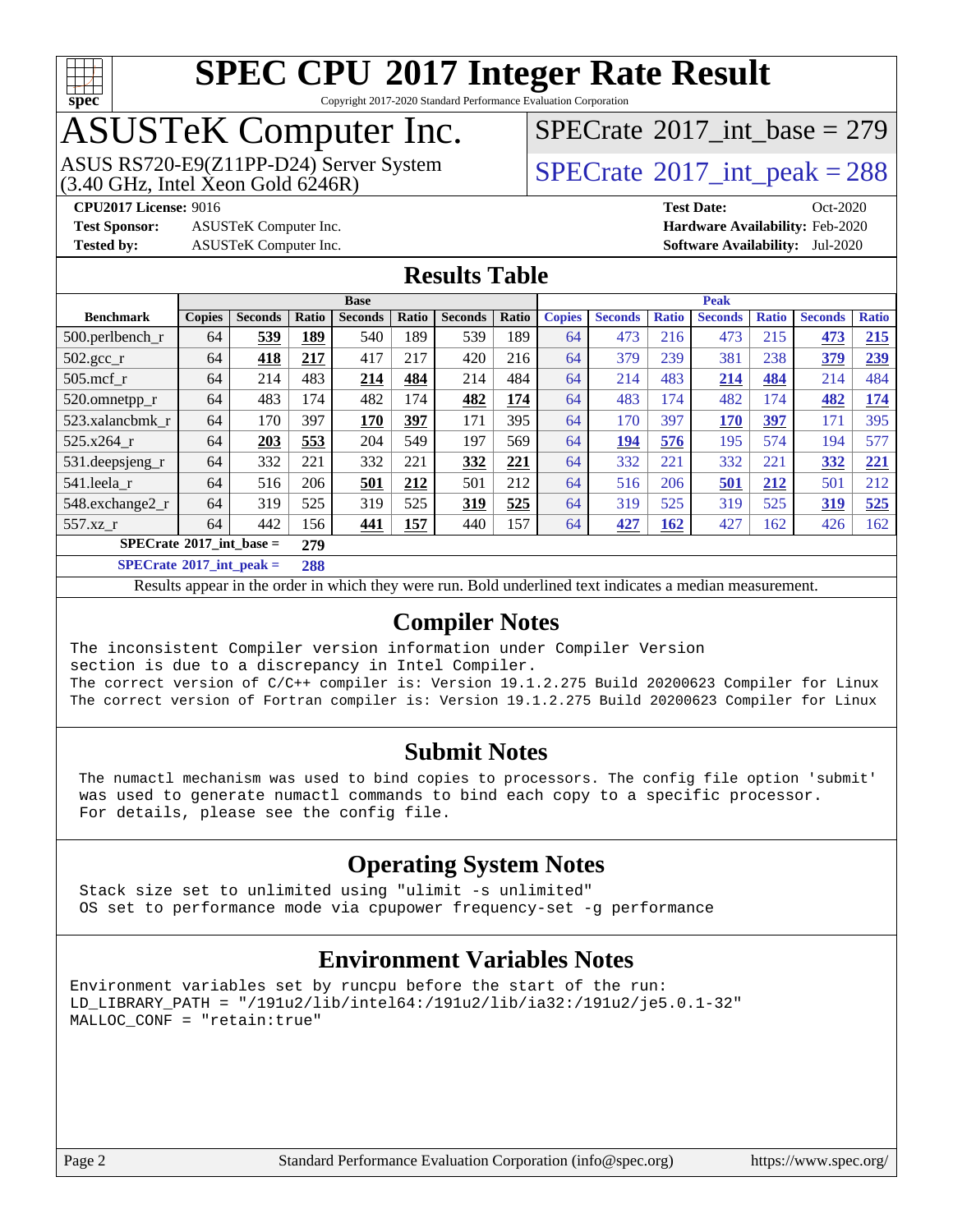

Copyright 2017-2020 Standard Performance Evaluation Corporation

# ASUSTeK Computer Inc.

 $(3.40$  GHz, Intel Xeon Gold  $6246R$ ) ASUS RS720-E9(Z11PP-D24) Server System  $SBECrate^{\circ}2017$  int peak = 288

 $SPECTate$ <sup>®</sup>[2017\\_int\\_base =](http://www.spec.org/auto/cpu2017/Docs/result-fields.html#SPECrate2017intbase) 279

**[Test Sponsor:](http://www.spec.org/auto/cpu2017/Docs/result-fields.html#TestSponsor)** ASUSTeK Computer Inc. **[Hardware Availability:](http://www.spec.org/auto/cpu2017/Docs/result-fields.html#HardwareAvailability)** Feb-2020 **[Tested by:](http://www.spec.org/auto/cpu2017/Docs/result-fields.html#Testedby)** ASUSTeK Computer Inc. **[Software Availability:](http://www.spec.org/auto/cpu2017/Docs/result-fields.html#SoftwareAvailability)** Jul-2020

**[CPU2017 License:](http://www.spec.org/auto/cpu2017/Docs/result-fields.html#CPU2017License)** 9016 **[Test Date:](http://www.spec.org/auto/cpu2017/Docs/result-fields.html#TestDate)** Oct-2020

#### **[General Notes](http://www.spec.org/auto/cpu2017/Docs/result-fields.html#GeneralNotes)**

 Binaries compiled on a system with 1x Intel Core i9-7980XE CPU + 64GB RAM memory using Redhat Enterprise Linux 8.0 Transparent Huge Pages enabled by default Prior to runcpu invocation Filesystem page cache synced and cleared with: sync; echo 3> /proc/sys/vm/drop\_caches runcpu command invoked through numactl i.e.: numactl --interleave=all runcpu <etc>

NA: The test sponsor attests, as of date of publication, that CVE-2017-5754 (Meltdown) is mitigated in the system as tested and documented. Yes: The test sponsor attests, as of date of publication, that CVE-2017-5753 (Spectre variant 1) is mitigated in the system as tested and documented. Yes: The test sponsor attests, as of date of publication, that CVE-2017-5715 (Spectre variant 2) is mitigated in the system as tested and documented.

The jemalloc library was configured and built at default for 32bit (i686) and 64bit (x86\_64) targets; built with the RedHat Enterprise 7.5, and the system compiler gcc 4.8.5; sources available from jemalloc.net or <https://github.com/jemalloc/jemalloc/releases>

### **[Platform Notes](http://www.spec.org/auto/cpu2017/Docs/result-fields.html#PlatformNotes)**

BIOS Configuration: VT-d = Disabled Patrol Scrub = Disabled ENERGY\_PERF\_BIAS\_CFG mode = performance SNC = Enabled IMC interleaving = 1-way Engine Boost = Level3(Max) Enforce POR = Disable Memory Frequency = 2933 LLC dead line allc = Disabled SR-IOV Support = Disabled CSM Support = Disabled Sysinfo program /191u2/bin/sysinfo Rev: r6365 of 2019-08-21 295195f888a3d7edb1e6e46a485a0011 running on linux-628j Sun Oct 18 05:56:32 2020 SUT (System Under Test) info as seen by some common utilities.

 For more information on this section, see <https://www.spec.org/cpu2017/Docs/config.html#sysinfo>

**(Continued on next page)**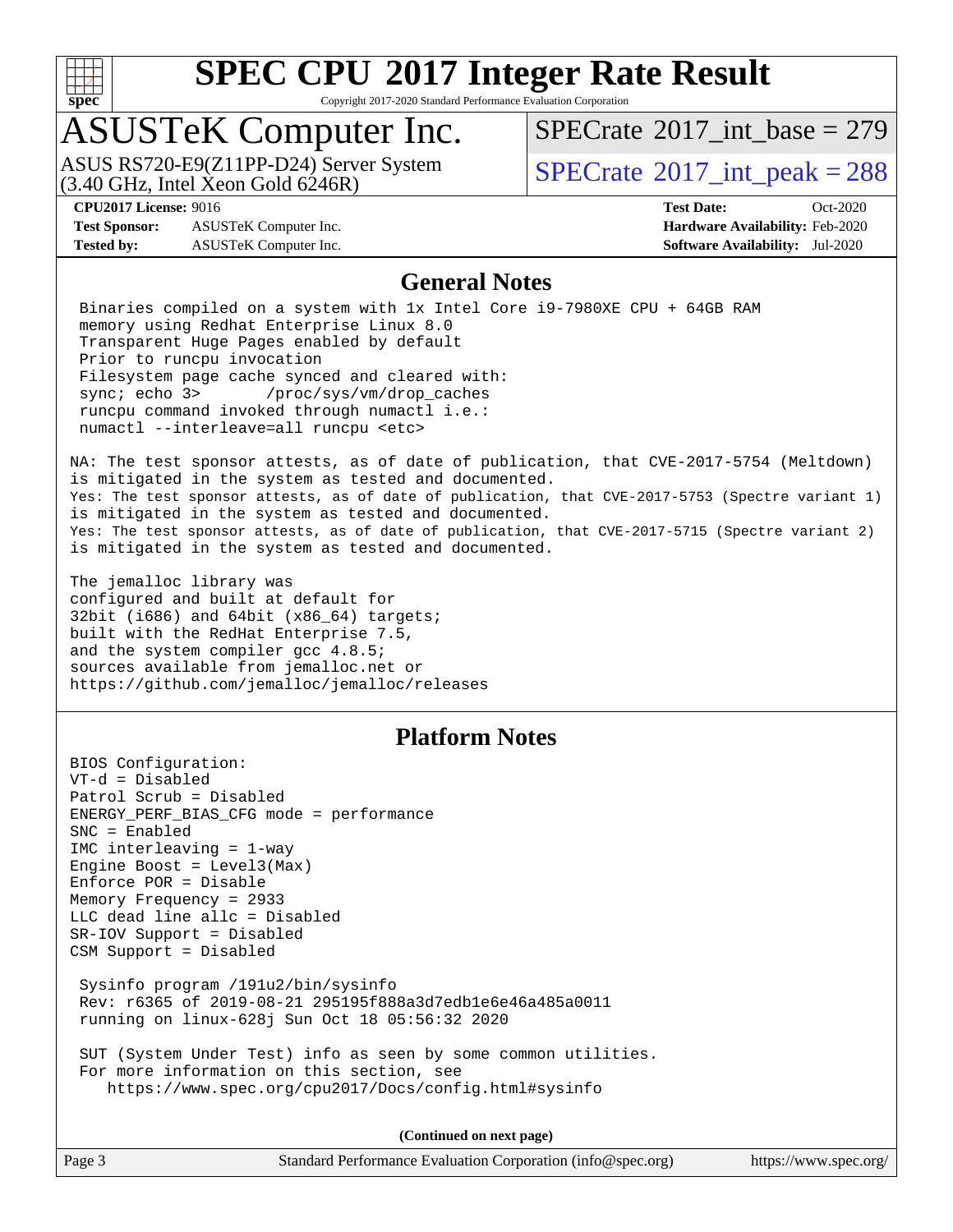

Copyright 2017-2020 Standard Performance Evaluation Corporation

# ASUSTeK Computer Inc.

ASUS RS720-E9(Z11PP-D24) Server System<br>(3.40 GHz, Intel Xeon Gold 6246R)

 $SPECTate$ <sup>®</sup>[2017\\_int\\_base =](http://www.spec.org/auto/cpu2017/Docs/result-fields.html#SPECrate2017intbase) 279

 $SPECTate@2017\_int\_peak = 288$ 

**[Test Sponsor:](http://www.spec.org/auto/cpu2017/Docs/result-fields.html#TestSponsor)** ASUSTeK Computer Inc. **[Hardware Availability:](http://www.spec.org/auto/cpu2017/Docs/result-fields.html#HardwareAvailability)** Feb-2020 **[Tested by:](http://www.spec.org/auto/cpu2017/Docs/result-fields.html#Testedby)** ASUSTeK Computer Inc. **[Software Availability:](http://www.spec.org/auto/cpu2017/Docs/result-fields.html#SoftwareAvailability)** Jul-2020

**[CPU2017 License:](http://www.spec.org/auto/cpu2017/Docs/result-fields.html#CPU2017License)** 9016 **[Test Date:](http://www.spec.org/auto/cpu2017/Docs/result-fields.html#TestDate)** Oct-2020

#### **[Platform Notes \(Continued\)](http://www.spec.org/auto/cpu2017/Docs/result-fields.html#PlatformNotes)**

Page 4 Standard Performance Evaluation Corporation [\(info@spec.org\)](mailto:info@spec.org) <https://www.spec.org/> From /proc/cpuinfo model name : Intel(R) Xeon(R) Gold 6246R CPU @ 3.40GHz 2 "physical id"s (chips) 64 "processors" cores, siblings (Caution: counting these is hw and system dependent. The following excerpts from /proc/cpuinfo might not be reliable. Use with caution.) cpu cores : 16 siblings : 32 physical 0: cores 0 1 2 3 5 6 9 11 12 16 18 20 21 26 28 29 physical 1: cores 0 1 2 3 4 5 6 12 13 16 17 18 19 21 24 28 From lscpu: Architecture: x86\_64 CPU op-mode(s): 32-bit, 64-bit Byte Order: Little Endian Address sizes: 46 bits physical, 48 bits virtual  $CPU(s):$  64 On-line CPU(s) list: 0-63 Thread(s) per core: 2 Core(s) per socket: 16 Socket(s): 2 NUMA node(s): 4 Vendor ID: GenuineIntel CPU family: 6 Model: 85 Model name: Intel(R) Xeon(R) Gold 6246R CPU @ 3.40GHz Stepping: CPU MHz: 3400.000 CPU max MHz: 4100.0000 CPU min MHz: 1200.0000 BogoMIPS: 6800.00 Virtualization: VT-x L1d cache: 32K L1i cache: 32K L2 cache: 1024K L3 cache: 36608K NUMA node0 CPU(s): 0-3,6,9,10,13,32-35,38,41,42,45 NUMA node1 CPU(s): 4,5,7,8,11,12,14,15,36,37,39,40,43,44,46,47 NUMA node2 CPU(s): 16-19,25-27,30,48-51,57-59,62 NUMA node3 CPU(s): 20-24,28,29,31,52-56,60,61,63 Flags: fpu vme de pse tsc msr pae mce cx8 apic sep mtrr pge mca cmov pat pse36 clflush dts acpi mmx fxsr sse sse2 ss ht tm pbe syscall nx pdpe1gb rdtscp lm constant\_tsc art arch\_perfmon pebs bts rep\_good nopl xtopology nonstop\_tsc cpuid aperfmperf pni pclmulqdq dtes64 monitor ds\_cpl vmx smx est tm2 ssse3 sdbg fma cx16 xtpr pdcm pcid dca sse4\_1 sse4\_2 x2apic movbe popcnt tsc\_deadline\_timer aes xsave avx f16c rdrand lahf\_lm abm 3dnowprefetch cpuid\_fault epb cat\_l3 cdp\_l3 **(Continued on next page)**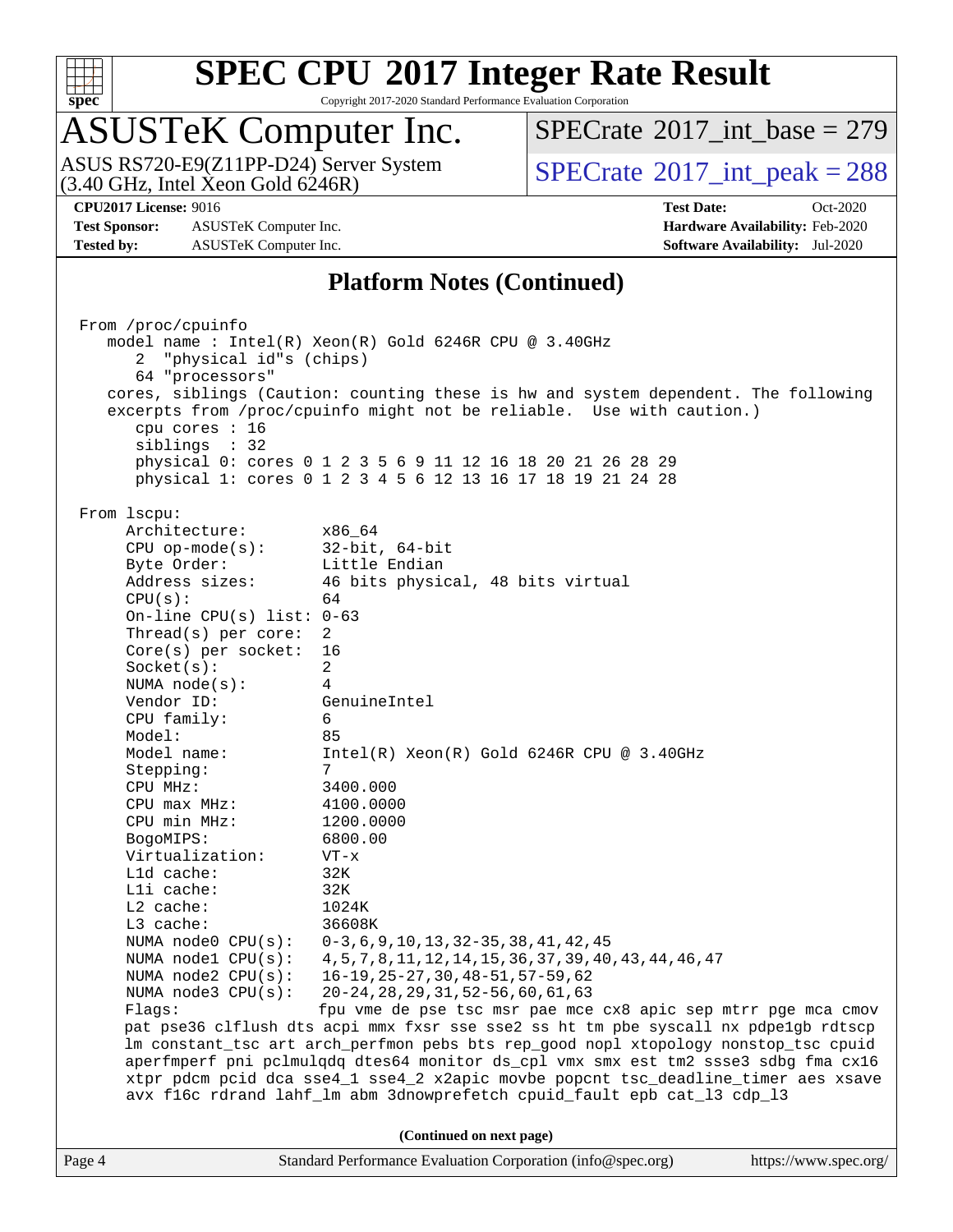

Copyright 2017-2020 Standard Performance Evaluation Corporation

# ASUSTeK Computer Inc.

ASUS RS720-E9(Z11PP-D24) Server System<br>(3.40 GHz, Intel Xeon Gold 6246R)

 $SPECTate$ <sup>®</sup>[2017\\_int\\_base =](http://www.spec.org/auto/cpu2017/Docs/result-fields.html#SPECrate2017intbase) 279

 $SPECTate@2017\_int\_peak = 288$ 

**[Test Sponsor:](http://www.spec.org/auto/cpu2017/Docs/result-fields.html#TestSponsor)** ASUSTeK Computer Inc. **[Hardware Availability:](http://www.spec.org/auto/cpu2017/Docs/result-fields.html#HardwareAvailability)** Feb-2020 **[Tested by:](http://www.spec.org/auto/cpu2017/Docs/result-fields.html#Testedby)** ASUSTeK Computer Inc. **[Software Availability:](http://www.spec.org/auto/cpu2017/Docs/result-fields.html#SoftwareAvailability)** Jul-2020

**[CPU2017 License:](http://www.spec.org/auto/cpu2017/Docs/result-fields.html#CPU2017License)** 9016 **[Test Date:](http://www.spec.org/auto/cpu2017/Docs/result-fields.html#TestDate)** Oct-2020

#### **[Platform Notes \(Continued\)](http://www.spec.org/auto/cpu2017/Docs/result-fields.html#PlatformNotes)**

 invpcid\_single intel\_ppin ssbd mba ibrs ibpb stibp ibrs\_enhanced tpr\_shadow vnmi flexpriority ept vpid fsgsbase tsc\_adjust bmi1 hle avx2 smep bmi2 erms invpcid rtm cqm mpx rdt\_a avx512f avx512dq rdseed adx smap clflushopt clwb intel\_pt avx512cd avx512bw avx512vl xsaveopt xsavec xgetbv1 xsaves cqm\_llc cqm\_occup\_llc cqm\_mbm\_total cqm\_mbm\_local dtherm ida arat pln pts hwp hwp\_act\_window hwp\_epp hwp\_pkg\_req pku ospke avx512\_vnni md\_clear flush\_l1d arch\_capabilities

 /proc/cpuinfo cache data cache size : 36608 KB

 From numactl --hardware WARNING: a numactl 'node' might or might not correspond to a physical chip.

 available: 4 nodes (0-3) node 0 cpus: 0 1 2 3 6 9 10 13 32 33 34 35 38 41 42 45 node 0 size: 192080 MB node 0 free: 191259 MB node 1 cpus: 4 5 7 8 11 12 14 15 36 37 39 40 43 44 46 47 node 1 size: 193503 MB node 1 free: 192751 MB node 2 cpus: 16 17 18 19 25 26 27 30 48 49 50 51 57 58 59 62 node 2 size: 193532 MB node 2 free: 192836 MB node 3 cpus: 20 21 22 23 24 28 29 31 52 53 54 55 56 60 61 63 node 3 size: 193531 MB node 3 free: 192893 MB node distances: node 0 1 2 3 0: 10 11 21 21 1: 11 10 21 21 2: 21 21 10 11 3: 21 21 11 10 From /proc/meminfo MemTotal: 791191752 kB HugePages\_Total: 0 Hugepagesize: 2048 kB From /etc/\*release\* /etc/\*version\* os-release: NAME="SLES" VERSION="15-SP1" VERSION\_ID="15.1" PRETTY\_NAME="SUSE Linux Enterprise Server 15 SP1" ID="sles" ID\_LIKE="suse" ANSI\_COLOR="0;32" CPE\_NAME="cpe:/o:suse:sles:15:sp1" **(Continued on next page)**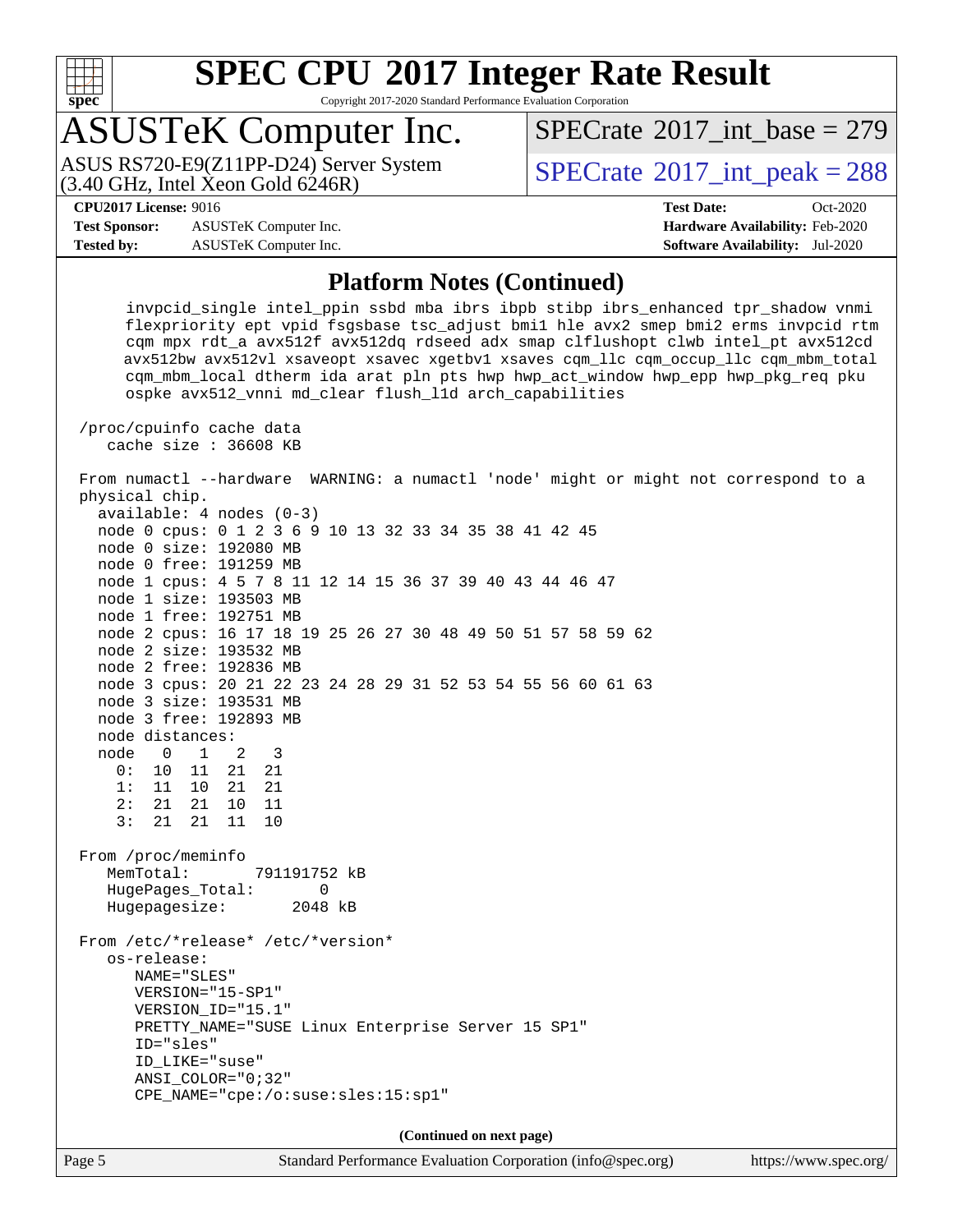

Copyright 2017-2020 Standard Performance Evaluation Corporation

# ASUSTeK Computer Inc.

ASUS RS720-E9(Z11PP-D24) Server System  $(3.40 \text{ GHz}, \text{ Intel Xeon Gold } 6246\text{R})$   $\big| \text{ SPECrate}^{\circledR} 2017 \text{ int\_peak} = 288$  $\big| \text{ SPECrate}^{\circledR} 2017 \text{ int\_peak} = 288$  $\big| \text{ SPECrate}^{\circledR} 2017 \text{ int\_peak} = 288$ 

 $SPECTate@2017_int\_base = 279$ 

**[Test Sponsor:](http://www.spec.org/auto/cpu2017/Docs/result-fields.html#TestSponsor)** ASUSTeK Computer Inc. **[Hardware Availability:](http://www.spec.org/auto/cpu2017/Docs/result-fields.html#HardwareAvailability)** Feb-2020 **[Tested by:](http://www.spec.org/auto/cpu2017/Docs/result-fields.html#Testedby)** ASUSTeK Computer Inc. **[Software Availability:](http://www.spec.org/auto/cpu2017/Docs/result-fields.html#SoftwareAvailability)** Jul-2020

**[CPU2017 License:](http://www.spec.org/auto/cpu2017/Docs/result-fields.html#CPU2017License)** 9016 **[Test Date:](http://www.spec.org/auto/cpu2017/Docs/result-fields.html#TestDate)** Oct-2020

#### **[Platform Notes \(Continued\)](http://www.spec.org/auto/cpu2017/Docs/result-fields.html#PlatformNotes)**

Page 6 Standard Performance Evaluation Corporation [\(info@spec.org\)](mailto:info@spec.org) <https://www.spec.org/> uname -a: Linux linux-628j 4.12.14-195-default #1 SMP Tue May 7 10:55:11 UTC 2019 (8fba516) x86\_64 x86\_64 x86\_64 GNU/Linux Kernel self-reported vulnerability status: CVE-2018-3620 (L1 Terminal Fault): Not affected Microarchitectural Data Sampling: Not affected<br>CVE-2017-5754 (Meltdown): Not affected  $CVE-2017-5754$  (Meltdown): CVE-2018-3639 (Speculative Store Bypass): Mitigation: Speculative Store Bypass disabled via prctl and seccomp CVE-2017-5753 (Spectre variant 1): Mitigation: \_\_user pointer sanitization CVE-2017-5715 (Spectre variant 2): Mitigation: Enhanced IBRS, IBPB: conditional, RSB filling run-level 3 Oct 16 17:41 SPEC is set to: /191u2 Filesystem Type Size Used Avail Use% Mounted on /dev/sda4 xfs 932G 24G 908G 3% / From /sys/devices/virtual/dmi/id BIOS: American Megatrends Inc. 6102 12/05/2019 Vendor: ASUSTeK COMPUTER INC. Product: Z11PP-D24 Series Product Family: Server Serial: System Serial Number Additional information from dmidecode follows. WARNING: Use caution when you interpret this section. The 'dmidecode' program reads system data which is "intended to allow hardware to be accurately determined", but the intent may not be met, as there are frequent changes to hardware, firmware, and the "DMTF SMBIOS" standard. Memory: 24x Samsung M393A4K40CB2-CVF 32 GB 2 rank 2933 (End of data from sysinfo program) **[Compiler Version Notes](http://www.spec.org/auto/cpu2017/Docs/result-fields.html#CompilerVersionNotes)** ==============================================================================  $C \qquad | \quad 502.\text{gcc\_r}(\text{peak})$ ------------------------------------------------------------------------------ Intel(R) C Compiler for applications running on IA-32, Version 19.1.2.275 Build 20200604 Copyright (C) 1985-2020 Intel Corporation. All rights reserved. **(Continued on next page)**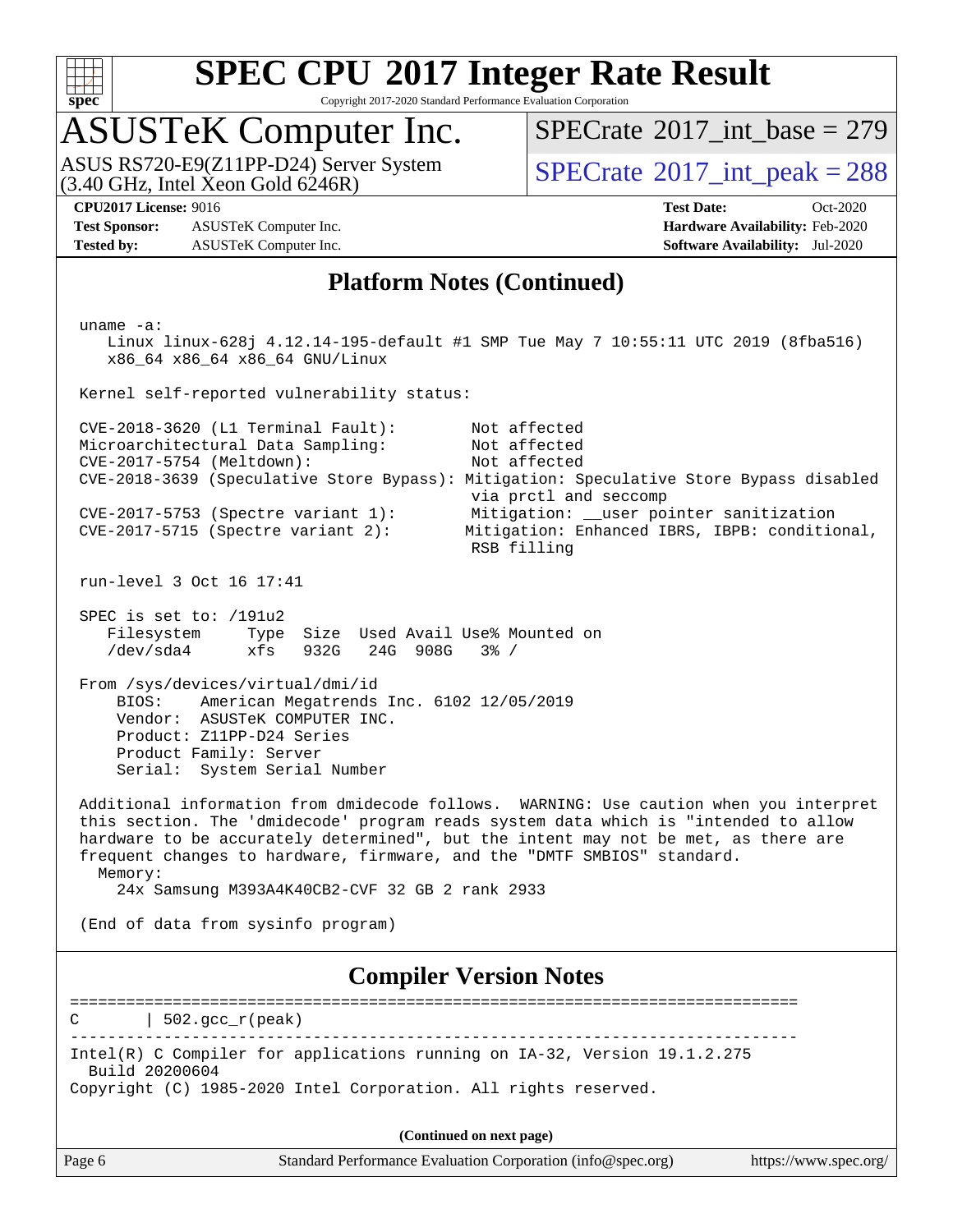

Copyright 2017-2020 Standard Performance Evaluation Corporation

# ASUSTeK Computer Inc.

ASUS RS720-E9(Z11PP-D24) Server System  $(3.40 \text{ GHz}, \text{ Intel Xeon Gold } 6246\text{R})$   $\big| \text{ SPECrate}^{\circledR} 2017 \text{ int\_peak} = 288$  $\big| \text{ SPECrate}^{\circledR} 2017 \text{ int\_peak} = 288$  $\big| \text{ SPECrate}^{\circledR} 2017 \text{ int\_peak} = 288$ 

 $SPECrate$ <sup>®</sup>[2017\\_int\\_base =](http://www.spec.org/auto/cpu2017/Docs/result-fields.html#SPECrate2017intbase) 279

**[Test Sponsor:](http://www.spec.org/auto/cpu2017/Docs/result-fields.html#TestSponsor)** ASUSTeK Computer Inc. **[Hardware Availability:](http://www.spec.org/auto/cpu2017/Docs/result-fields.html#HardwareAvailability)** Feb-2020 **[Tested by:](http://www.spec.org/auto/cpu2017/Docs/result-fields.html#Testedby)** ASUSTeK Computer Inc. **[Software Availability:](http://www.spec.org/auto/cpu2017/Docs/result-fields.html#SoftwareAvailability)** Jul-2020

**[CPU2017 License:](http://www.spec.org/auto/cpu2017/Docs/result-fields.html#CPU2017License)** 9016 **[Test Date:](http://www.spec.org/auto/cpu2017/Docs/result-fields.html#TestDate)** Oct-2020

### **[Compiler Version Notes \(Continued\)](http://www.spec.org/auto/cpu2017/Docs/result-fields.html#CompilerVersionNotes)**

| Standard Performance Evaluation Corporation (info@spec.org)<br>Page 7                                                 | https://www.spec.org/ |
|-----------------------------------------------------------------------------------------------------------------------|-----------------------|
| (Continued on next page)                                                                                              |                       |
| $502.$ gcc_r(peak)                                                                                                    |                       |
|                                                                                                                       |                       |
| Version 19.1.2.275 Build 20200623<br>Copyright (C) 1985-2020 Intel Corporation. All rights reserved.                  |                       |
| Intel(R) C Intel(R) 64 Compiler for applications running on Intel(R) 64,                                              |                       |
| 500.perlbench_r(peak) 557.xz_r(peak)<br>C                                                                             |                       |
| Copyright (C) 1985-2020 Intel Corporation. All rights reserved.                                                       |                       |
| $Intel(R)$ C Compiler for applications running on $Intel(R)$ 64, Version<br>19.1.2.275 Build 20200604                 |                       |
| 500.perlbench_r(base) 502.gcc_r(base) 505.mcf_r(base, peak)<br>$\mathbf C$<br>$525.x264_r(base, peak) 557.xz_r(base)$ |                       |
|                                                                                                                       |                       |
| Build 20200604<br>Copyright (C) 1985-2020 Intel Corporation. All rights reserved.<br>---------------                  |                       |
| Intel(R) C Compiler for applications running on IA-32, Version 19.1.2.275                                             |                       |
| $C$   502.gcc_r(peak)                                                                                                 |                       |
|                                                                                                                       |                       |
| Version 19.1.2.275 Build 20200623<br>Copyright (C) 1985-2020 Intel Corporation. All rights reserved.                  |                       |
| Intel(R) C Intel(R) 64 Compiler for applications running on Intel(R) 64,                                              |                       |
| 500.perlbench_r(peak) 557.xz_r(peak)<br>C                                                                             |                       |
| 19.1.2.275 Build 20200604<br>Copyright (C) 1985-2020 Intel Corporation. All rights reserved.                          |                       |
| $Intel(R)$ C Compiler for applications running on $Intel(R)$ 64, Version                                              |                       |
| 500.perlbench_r(base) 502.gcc_r(base) 505.mcf_r(base, peak)<br>C<br>$525.x264_r(base, peak) 557.xz_r(base)$           |                       |
|                                                                                                                       |                       |
|                                                                                                                       |                       |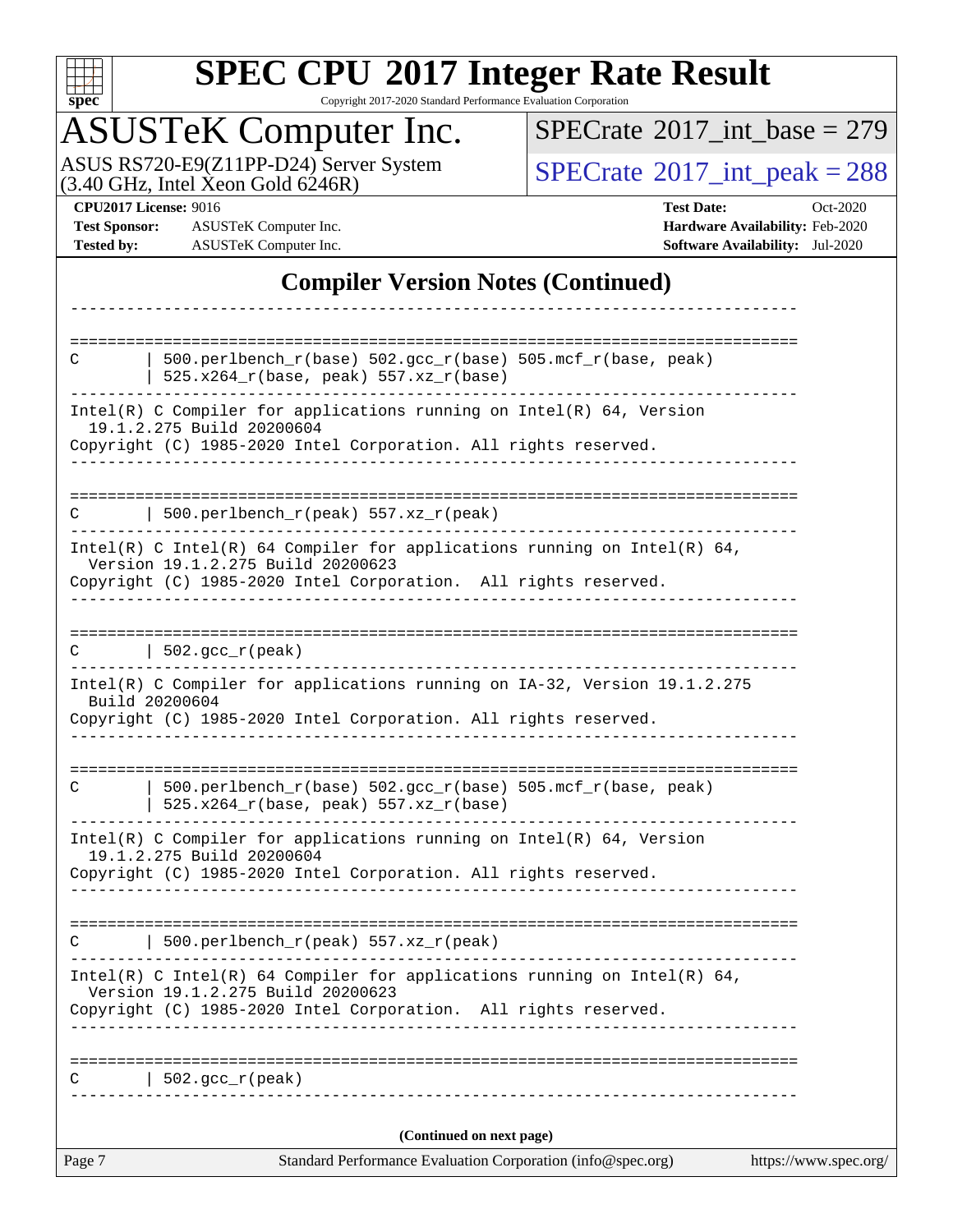

Copyright 2017-2020 Standard Performance Evaluation Corporation

# ASUSTeK Computer Inc.

ASUS RS720-E9(Z11PP-D24) Server System  $(3.40 \text{ GHz}, \text{ Intel Xeon Gold } 6246\text{R})$   $\big| \text{ SPECrate}^{\circledR} 2017 \text{ int\_peak} = 288$  $\big| \text{ SPECrate}^{\circledR} 2017 \text{ int\_peak} = 288$  $\big| \text{ SPECrate}^{\circledR} 2017 \text{ int\_peak} = 288$ 

 $SPECrate$ <sup>®</sup>[2017\\_int\\_base =](http://www.spec.org/auto/cpu2017/Docs/result-fields.html#SPECrate2017intbase) 279

**[Test Sponsor:](http://www.spec.org/auto/cpu2017/Docs/result-fields.html#TestSponsor)** ASUSTeK Computer Inc. **[Hardware Availability:](http://www.spec.org/auto/cpu2017/Docs/result-fields.html#HardwareAvailability)** Feb-2020 **[Tested by:](http://www.spec.org/auto/cpu2017/Docs/result-fields.html#Testedby)** ASUSTeK Computer Inc. **[Software Availability:](http://www.spec.org/auto/cpu2017/Docs/result-fields.html#SoftwareAvailability)** Jul-2020

**[CPU2017 License:](http://www.spec.org/auto/cpu2017/Docs/result-fields.html#CPU2017License)** 9016 **[Test Date:](http://www.spec.org/auto/cpu2017/Docs/result-fields.html#TestDate)** Oct-2020

#### **[Compiler Version Notes \(Continued\)](http://www.spec.org/auto/cpu2017/Docs/result-fields.html#CompilerVersionNotes)**

|       | Intel(R) C Compiler for applications running on IA-32, Version 19.1.2.275<br>Build 20200604                                                                                      |
|-------|----------------------------------------------------------------------------------------------------------------------------------------------------------------------------------|
|       | Copyright (C) 1985-2020 Intel Corporation. All rights reserved.                                                                                                                  |
|       |                                                                                                                                                                                  |
| C     | 500.perlbench_r(base) 502.gcc_r(base) 505.mcf_r(base, peak)<br>$525.x264_r(base, peak) 557.xz_r(base)$                                                                           |
|       | $Intel(R)$ C Compiler for applications running on $Intel(R)$ 64, Version<br>19.1.2.275 Build 20200604<br>Copyright (C) 1985-2020 Intel Corporation. All rights reserved.         |
| C     | 500.perlbench_r(peak) 557.xz_r(peak)                                                                                                                                             |
|       | Intel(R) C Intel(R) 64 Compiler for applications running on Intel(R) 64,<br>Version 19.1.2.275 Build 20200623<br>Copyright (C) 1985-2020 Intel Corporation. All rights reserved. |
|       |                                                                                                                                                                                  |
| $C++$ | $520.$ omnetpp_r(base, peak) $523.$ xalancbmk_r(base, peak)<br>531.deepsjeng_r(base, peak) 541.leela_r(base, peak)                                                               |
|       | Intel(R) $C++$ Compiler for applications running on Intel(R) 64, Version<br>19.1.2.275 Build 20200604                                                                            |
|       | Copyright (C) 1985-2020 Intel Corporation. All rights reserved.                                                                                                                  |
|       | Fortran   $548$ . exchange $2\lfloor r(\text{base}, \text{peak}) \rfloor$                                                                                                        |
|       | $Intel(R)$ Fortran Intel(R) 64 Compiler for applications running on Intel(R)<br>64, Version 19.1.2.275 Build 20200623                                                            |
|       | Copyright (C) 1985-2020 Intel Corporation. All rights reserved.                                                                                                                  |
|       |                                                                                                                                                                                  |
|       | $\mathbf{D}_{\text{max}}$ $\mathbf{C}_{\text{max}}$ $\mathbf{I}_{\text{max}}$ $\mathbf{L}_{\text{max}}$                                                                          |

## **[Base Compiler Invocation](http://www.spec.org/auto/cpu2017/Docs/result-fields.html#BaseCompilerInvocation)**

[C benchmarks](http://www.spec.org/auto/cpu2017/Docs/result-fields.html#Cbenchmarks): [icc](http://www.spec.org/cpu2017/results/res2020q4/cpu2017-20201023-24244.flags.html#user_CCbase_intel_icc_66fc1ee009f7361af1fbd72ca7dcefbb700085f36577c54f309893dd4ec40d12360134090235512931783d35fd58c0460139e722d5067c5574d8eaf2b3e37e92)

[C++ benchmarks:](http://www.spec.org/auto/cpu2017/Docs/result-fields.html#CXXbenchmarks) [icpc](http://www.spec.org/cpu2017/results/res2020q4/cpu2017-20201023-24244.flags.html#user_CXXbase_intel_icpc_c510b6838c7f56d33e37e94d029a35b4a7bccf4766a728ee175e80a419847e808290a9b78be685c44ab727ea267ec2f070ec5dc83b407c0218cded6866a35d07)

**(Continued on next page)**

Page 8 Standard Performance Evaluation Corporation [\(info@spec.org\)](mailto:info@spec.org) <https://www.spec.org/>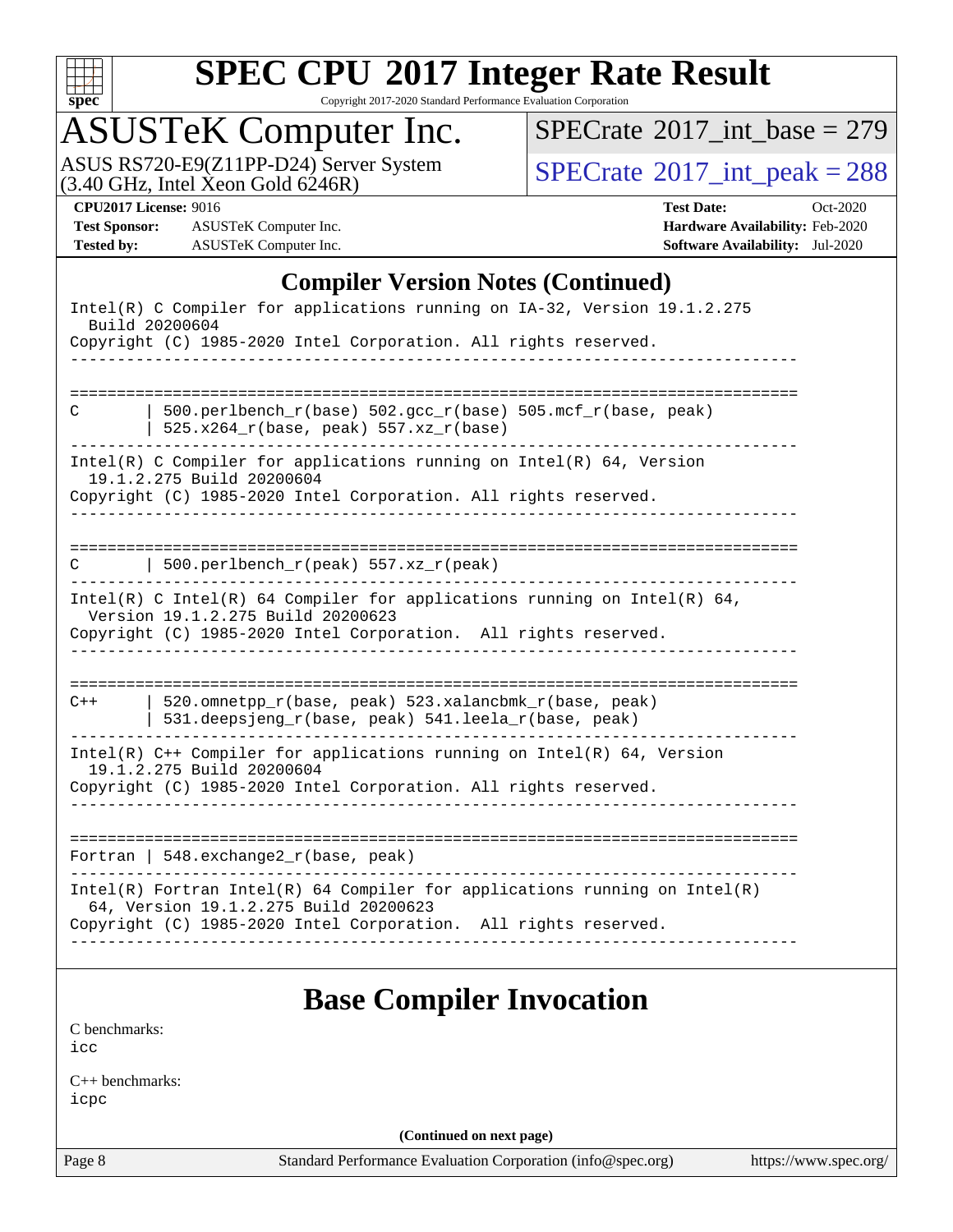

Copyright 2017-2020 Standard Performance Evaluation Corporation

# ASUSTeK Computer Inc.

 $(3.40 \text{ GHz}, \text{Intel } \hat{\text{X}}$ con Gold 6246R) ASUS RS720-E9(Z11PP-D24) Server System  $SBECrate^{\circ}2017$ \_int\_peak = 288

 $SPECTate$ <sup>®</sup>[2017\\_int\\_base =](http://www.spec.org/auto/cpu2017/Docs/result-fields.html#SPECrate2017intbase) 279

**[Test Sponsor:](http://www.spec.org/auto/cpu2017/Docs/result-fields.html#TestSponsor)** ASUSTeK Computer Inc. **[Hardware Availability:](http://www.spec.org/auto/cpu2017/Docs/result-fields.html#HardwareAvailability)** Feb-2020 **[Tested by:](http://www.spec.org/auto/cpu2017/Docs/result-fields.html#Testedby)** ASUSTeK Computer Inc. **[Software Availability:](http://www.spec.org/auto/cpu2017/Docs/result-fields.html#SoftwareAvailability)** Jul-2020

**[CPU2017 License:](http://www.spec.org/auto/cpu2017/Docs/result-fields.html#CPU2017License)** 9016 **[Test Date:](http://www.spec.org/auto/cpu2017/Docs/result-fields.html#TestDate)** Oct-2020

## **[Base Compiler Invocation \(Continued\)](http://www.spec.org/auto/cpu2017/Docs/result-fields.html#BaseCompilerInvocation)**

[Fortran benchmarks](http://www.spec.org/auto/cpu2017/Docs/result-fields.html#Fortranbenchmarks): [ifort](http://www.spec.org/cpu2017/results/res2020q4/cpu2017-20201023-24244.flags.html#user_FCbase_intel_ifort_8111460550e3ca792625aed983ce982f94888b8b503583aa7ba2b8303487b4d8a21a13e7191a45c5fd58ff318f48f9492884d4413fa793fd88dd292cad7027ca)

## **[Base Portability Flags](http://www.spec.org/auto/cpu2017/Docs/result-fields.html#BasePortabilityFlags)**

 500.perlbench\_r: [-DSPEC\\_LP64](http://www.spec.org/cpu2017/results/res2020q4/cpu2017-20201023-24244.flags.html#b500.perlbench_r_basePORTABILITY_DSPEC_LP64) [-DSPEC\\_LINUX\\_X64](http://www.spec.org/cpu2017/results/res2020q4/cpu2017-20201023-24244.flags.html#b500.perlbench_r_baseCPORTABILITY_DSPEC_LINUX_X64) 502.gcc\_r: [-DSPEC\\_LP64](http://www.spec.org/cpu2017/results/res2020q4/cpu2017-20201023-24244.flags.html#suite_basePORTABILITY502_gcc_r_DSPEC_LP64) 505.mcf\_r: [-DSPEC\\_LP64](http://www.spec.org/cpu2017/results/res2020q4/cpu2017-20201023-24244.flags.html#suite_basePORTABILITY505_mcf_r_DSPEC_LP64) 520.omnetpp\_r: [-DSPEC\\_LP64](http://www.spec.org/cpu2017/results/res2020q4/cpu2017-20201023-24244.flags.html#suite_basePORTABILITY520_omnetpp_r_DSPEC_LP64) 523.xalancbmk\_r: [-DSPEC\\_LP64](http://www.spec.org/cpu2017/results/res2020q4/cpu2017-20201023-24244.flags.html#suite_basePORTABILITY523_xalancbmk_r_DSPEC_LP64) [-DSPEC\\_LINUX](http://www.spec.org/cpu2017/results/res2020q4/cpu2017-20201023-24244.flags.html#b523.xalancbmk_r_baseCXXPORTABILITY_DSPEC_LINUX) 525.x264\_r: [-DSPEC\\_LP64](http://www.spec.org/cpu2017/results/res2020q4/cpu2017-20201023-24244.flags.html#suite_basePORTABILITY525_x264_r_DSPEC_LP64) 531.deepsjeng\_r: [-DSPEC\\_LP64](http://www.spec.org/cpu2017/results/res2020q4/cpu2017-20201023-24244.flags.html#suite_basePORTABILITY531_deepsjeng_r_DSPEC_LP64) 541.leela\_r: [-DSPEC\\_LP64](http://www.spec.org/cpu2017/results/res2020q4/cpu2017-20201023-24244.flags.html#suite_basePORTABILITY541_leela_r_DSPEC_LP64) 548.exchange2\_r: [-DSPEC\\_LP64](http://www.spec.org/cpu2017/results/res2020q4/cpu2017-20201023-24244.flags.html#suite_basePORTABILITY548_exchange2_r_DSPEC_LP64) 557.xz\_r: [-DSPEC\\_LP64](http://www.spec.org/cpu2017/results/res2020q4/cpu2017-20201023-24244.flags.html#suite_basePORTABILITY557_xz_r_DSPEC_LP64)

## **[Base Optimization Flags](http://www.spec.org/auto/cpu2017/Docs/result-fields.html#BaseOptimizationFlags)**

#### [C benchmarks](http://www.spec.org/auto/cpu2017/Docs/result-fields.html#Cbenchmarks):

```
-m64 -qnextgen -std=c11
-Wl,-plugin-opt=-x86-branches-within-32B-boundaries -Wl,-z,muldefs
-xCORE-AVX512 -O3 -ffast-math -flto -mfpmath=sse -funroll-loops
-qopt-mem-layout-trans=4
-L/usr/local/IntelCompiler19/compilers_and_libraries_2020.3.275/linux/compiler/lib/intel64_lin
-lqkmalloc
C++ benchmarks: 
-m64 -qnextgen -Wl,-plugin-opt=-x86-branches-within-32B-boundaries
-Wl,-z,muldefs -xCORE-AVX512 -O3 -ffast-math -flto -mfpmath=sse
-funroll-loops -qopt-mem-layout-trans=4
-L/usr/local/IntelCompiler19/compilers_and_libraries_2020.3.275/linux/compiler/lib/intel64_lin
-lqkmalloc
Fortran benchmarks: 
-m64 -Wl,-plugin-opt=-x86-branches-within-32B-boundaries -Wl,-z,muldefs
-xCORE-AVX512 -O3 -ipo -no-prec-div -qopt-mem-layout-trans=4
-nostandard-realloc-lhs -align array32byte -auto
-mbranches-within-32B-boundaries
-L/usr/local/IntelCompiler19/compilers_and_libraries_2020.3.275/linux/compiler/lib/intel64_lin
-lqkmalloc
```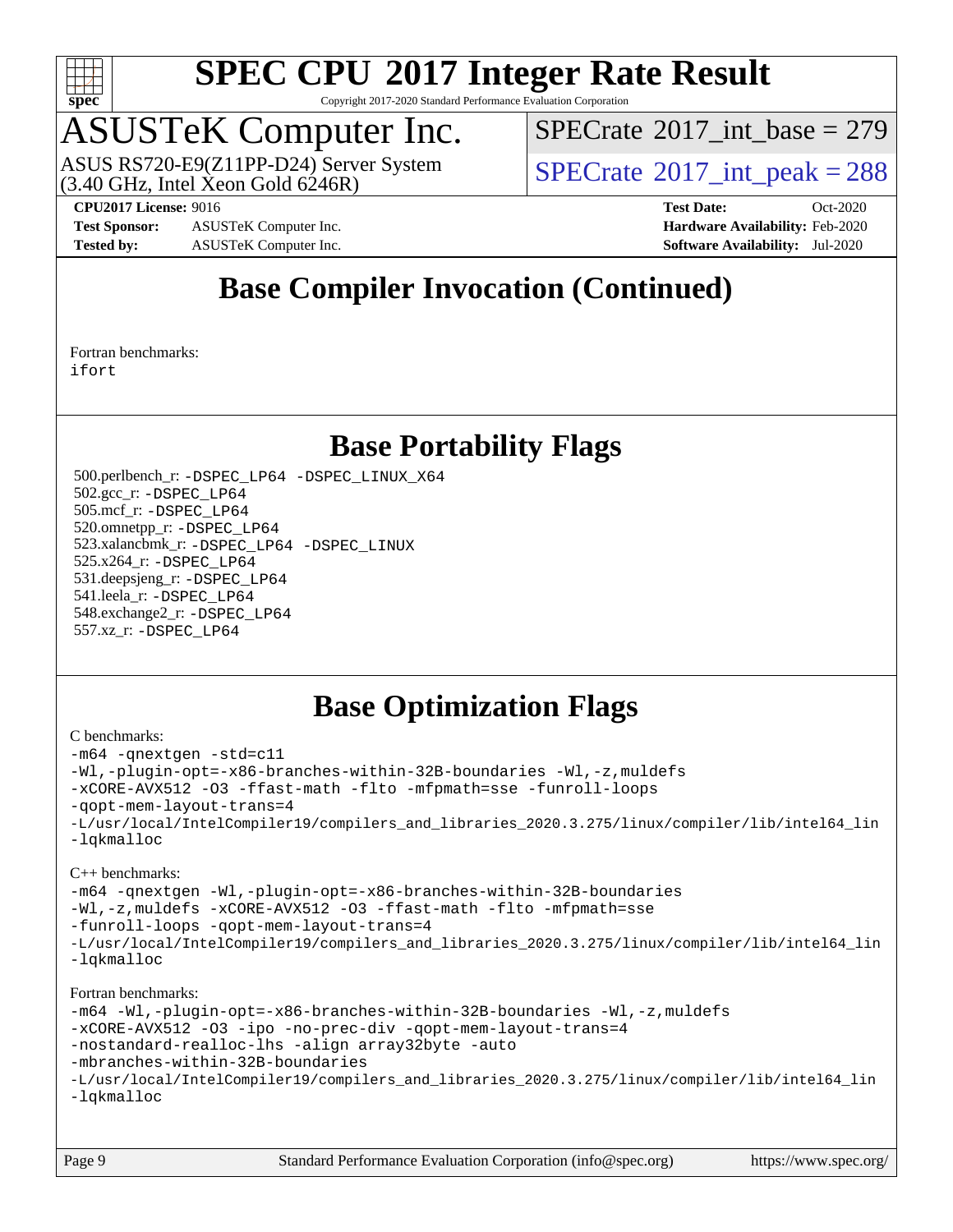

Copyright 2017-2020 Standard Performance Evaluation Corporation

# ASUSTeK Computer Inc.

 $(3.40$  GHz, Intel Xeon Gold  $6246R$ ) ASUS RS720-E9(Z11PP-D24) Server System  $SBECrate^{\circ}2017$  int peak = 288

 $SPECTate$ <sup>®</sup>[2017\\_int\\_base =](http://www.spec.org/auto/cpu2017/Docs/result-fields.html#SPECrate2017intbase) 279

**[Test Sponsor:](http://www.spec.org/auto/cpu2017/Docs/result-fields.html#TestSponsor)** ASUSTeK Computer Inc. **[Hardware Availability:](http://www.spec.org/auto/cpu2017/Docs/result-fields.html#HardwareAvailability)** Feb-2020 **[Tested by:](http://www.spec.org/auto/cpu2017/Docs/result-fields.html#Testedby)** ASUSTeK Computer Inc. **[Software Availability:](http://www.spec.org/auto/cpu2017/Docs/result-fields.html#SoftwareAvailability)** Jul-2020

**[CPU2017 License:](http://www.spec.org/auto/cpu2017/Docs/result-fields.html#CPU2017License)** 9016 **[Test Date:](http://www.spec.org/auto/cpu2017/Docs/result-fields.html#TestDate)** Oct-2020

## **[Peak Compiler Invocation](http://www.spec.org/auto/cpu2017/Docs/result-fields.html#PeakCompilerInvocation)**

[C benchmarks:](http://www.spec.org/auto/cpu2017/Docs/result-fields.html#Cbenchmarks)

[icc](http://www.spec.org/cpu2017/results/res2020q4/cpu2017-20201023-24244.flags.html#user_CCpeak_intel_icc_66fc1ee009f7361af1fbd72ca7dcefbb700085f36577c54f309893dd4ec40d12360134090235512931783d35fd58c0460139e722d5067c5574d8eaf2b3e37e92)

[C++ benchmarks](http://www.spec.org/auto/cpu2017/Docs/result-fields.html#CXXbenchmarks): [icpc](http://www.spec.org/cpu2017/results/res2020q4/cpu2017-20201023-24244.flags.html#user_CXXpeak_intel_icpc_c510b6838c7f56d33e37e94d029a35b4a7bccf4766a728ee175e80a419847e808290a9b78be685c44ab727ea267ec2f070ec5dc83b407c0218cded6866a35d07)

[Fortran benchmarks:](http://www.spec.org/auto/cpu2017/Docs/result-fields.html#Fortranbenchmarks) [ifort](http://www.spec.org/cpu2017/results/res2020q4/cpu2017-20201023-24244.flags.html#user_FCpeak_intel_ifort_8111460550e3ca792625aed983ce982f94888b8b503583aa7ba2b8303487b4d8a21a13e7191a45c5fd58ff318f48f9492884d4413fa793fd88dd292cad7027ca)

**[Peak Portability Flags](http://www.spec.org/auto/cpu2017/Docs/result-fields.html#PeakPortabilityFlags)**

 500.perlbench\_r: [-DSPEC\\_LP64](http://www.spec.org/cpu2017/results/res2020q4/cpu2017-20201023-24244.flags.html#b500.perlbench_r_peakPORTABILITY_DSPEC_LP64) [-DSPEC\\_LINUX\\_X64](http://www.spec.org/cpu2017/results/res2020q4/cpu2017-20201023-24244.flags.html#b500.perlbench_r_peakCPORTABILITY_DSPEC_LINUX_X64) 502.gcc\_r: [-D\\_FILE\\_OFFSET\\_BITS=64](http://www.spec.org/cpu2017/results/res2020q4/cpu2017-20201023-24244.flags.html#user_peakPORTABILITY502_gcc_r_file_offset_bits_64_5ae949a99b284ddf4e95728d47cb0843d81b2eb0e18bdfe74bbf0f61d0b064f4bda2f10ea5eb90e1dcab0e84dbc592acfc5018bc955c18609f94ddb8d550002c) 505.mcf\_r: [-DSPEC\\_LP64](http://www.spec.org/cpu2017/results/res2020q4/cpu2017-20201023-24244.flags.html#suite_peakPORTABILITY505_mcf_r_DSPEC_LP64) 520.omnetpp\_r: [-DSPEC\\_LP64](http://www.spec.org/cpu2017/results/res2020q4/cpu2017-20201023-24244.flags.html#suite_peakPORTABILITY520_omnetpp_r_DSPEC_LP64) 523.xalancbmk\_r: [-DSPEC\\_LP64](http://www.spec.org/cpu2017/results/res2020q4/cpu2017-20201023-24244.flags.html#suite_peakPORTABILITY523_xalancbmk_r_DSPEC_LP64) [-DSPEC\\_LINUX](http://www.spec.org/cpu2017/results/res2020q4/cpu2017-20201023-24244.flags.html#b523.xalancbmk_r_peakCXXPORTABILITY_DSPEC_LINUX) 525.x264\_r: [-DSPEC\\_LP64](http://www.spec.org/cpu2017/results/res2020q4/cpu2017-20201023-24244.flags.html#suite_peakPORTABILITY525_x264_r_DSPEC_LP64) 531.deepsjeng\_r: [-DSPEC\\_LP64](http://www.spec.org/cpu2017/results/res2020q4/cpu2017-20201023-24244.flags.html#suite_peakPORTABILITY531_deepsjeng_r_DSPEC_LP64) 541.leela\_r: [-DSPEC\\_LP64](http://www.spec.org/cpu2017/results/res2020q4/cpu2017-20201023-24244.flags.html#suite_peakPORTABILITY541_leela_r_DSPEC_LP64) 548.exchange2\_r: [-DSPEC\\_LP64](http://www.spec.org/cpu2017/results/res2020q4/cpu2017-20201023-24244.flags.html#suite_peakPORTABILITY548_exchange2_r_DSPEC_LP64) 557.xz\_r: [-DSPEC\\_LP64](http://www.spec.org/cpu2017/results/res2020q4/cpu2017-20201023-24244.flags.html#suite_peakPORTABILITY557_xz_r_DSPEC_LP64)

## **[Peak Optimization Flags](http://www.spec.org/auto/cpu2017/Docs/result-fields.html#PeakOptimizationFlags)**

[C benchmarks](http://www.spec.org/auto/cpu2017/Docs/result-fields.html#Cbenchmarks):

```
Page 10 Standard Performance Evaluation Corporation (info@spec.org) https://www.spec.org/
  500.perlbench_r: -Wl,-z,muldefs -prof-gen(pass 1) -prof-use(pass 2)
-xCORE-AVX512 -ipo -O3 -no-prec-div
-qopt-mem-layout-trans=4 -fno-strict-overflow
-mbranches-within-32B-boundaries
-L/usr/local/IntelCompiler19/compilers_and_libraries_2020.3.275/linux/compiler/lib/intel64_lin
-lqkmalloc
  502.gcc_r: -m32
-L/usr/local/IntelCompiler19/compilers_and_libraries_2020.3.275/linux/compiler/lib/ia32_lin
-std=gnu89
-Wl,-plugin-opt=-x86-branches-within-32B-boundaries
-Wl,-z,muldefs -fprofile-generate(pass 1)
-fprofile-use=default.profdata(pass 2) -xCORE-AVX512 -flto
-Ofast(pass 1) -O3 -ffast-math -qnextgen
-qopt-mem-layout-trans=4 -L/usr/local/jemalloc32-5.0.1/lib
-ljemalloc
                                      (Continued on next page)
```